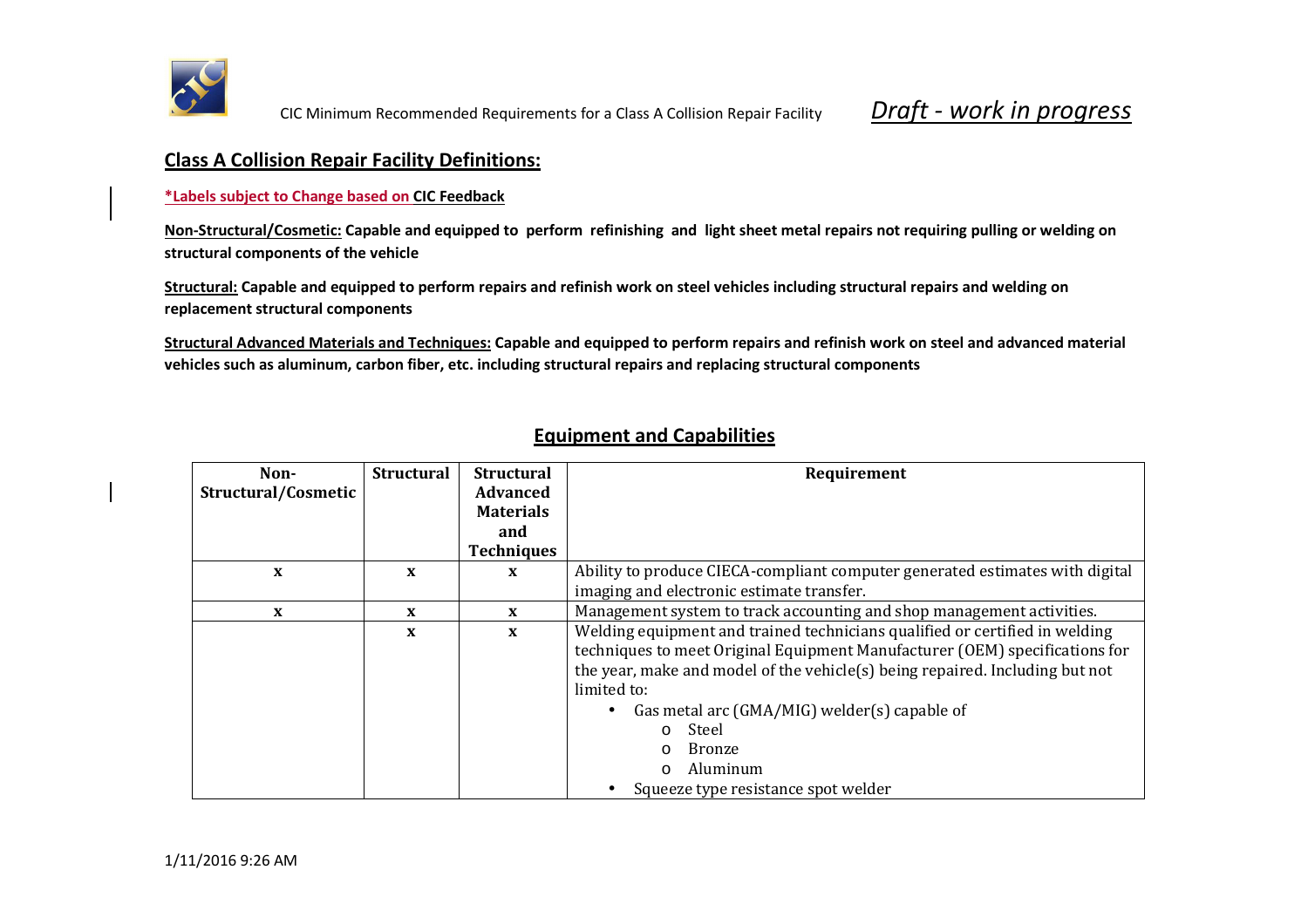

|              |                           |                           | Necessary inventory of proper consumables (wire and gas) to meet OEM           |
|--------------|---------------------------|---------------------------|--------------------------------------------------------------------------------|
|              |                           |                           | specifications for the make/model being repaired.                              |
|              |                           | $\mathbf{x}$              | Work separation area - can be an aluminum separation (curtain) system or a     |
|              |                           |                           | separate room compliant with OEM specification for the year, make and model    |
|              |                           |                           | of the vehicle(s) being repaired. Aluminum vehicle repairs must be able to be  |
|              |                           |                           | separated from vehicles undergoing steel repairs.                              |
|              |                           |                           | Hand tool kit containing necessary tools dedicated to aluminum repair.         |
| $\mathbf X$  | $\mathbf{x}$              | $\mathbf X$               | Ability to elevate a vehicle overhead for inspection.                          |
| $\mathbf{x}$ | $\mathbf{x}$              | $\mathbf{x}$              | Subscribe to a provider of OEM specifications/procedures, including            |
|              |                           |                           | suspension alignment and advanced safety system recalibration/initialization   |
|              |                           |                           | procedures, with the most current updates available covering the vehicle       |
|              |                           |                           | structure for the year, make and model of the vehicle(s) being repaired.       |
|              | $\mathbf{x}$              | $\mathbf{x}$              | Computerized measuring system capable of measuring in three dimensions         |
|              |                           |                           | (symmetrical or asymmetrical unibody and full frame structures) for the year,  |
|              |                           |                           | make and model of the vehicle(s) being repaired and provide structural         |
|              |                           |                           | documentation such as a computer printout to support the repair process. Or    |
|              |                           |                           | have a dedicated or universal fixture system type frame bench. All operators   |
|              |                           |                           | must have evidence of current training available for the type of measuring     |
|              |                           |                           | device being used and follow OEM Specification.                                |
|              | $\mathbf{x}$              | $\mathbf{x}$              | A minimum four-point anchoring system capable of securing a vehicle in a       |
|              |                           |                           | stationary position and electrical or hydraulic equipment capable of making    |
|              |                           |                           | simultaneous, multiple body or structural pulls. All operators must have       |
|              |                           |                           | evidence of current technical training on the type of equipment being used and |
|              |                           |                           | follow OEM Specifications.                                                     |
|              | $\boldsymbol{\mathrm{X}}$ | $\mathbf x$               | Ability to complete or verify four-wheel alignment through computer printout   |
|              |                           |                           | either from an in-house alignment system, with at least one technician who is  |
|              |                           |                           | certified or qualified. Or, utilize *sublet vendor that meets all equipment,   |
|              |                           |                           | capabilities, training and certification requirements necessary for the year,  |
|              |                           |                           | make and model of the vehicle(s) being repaired. Provide documentation of      |
|              |                           |                           | repairs meeting OEM specification.                                             |
|              | $\mathbf X$               | $\boldsymbol{\mathrm{X}}$ | Ability to remove and reinstall frame, suspension, engine and drive train      |
|              |                           |                           | components, or utilize *sublet vendor that meets all equipment, capabilities,  |
|              |                           |                           | training and certification requirements necessary for the year, make and       |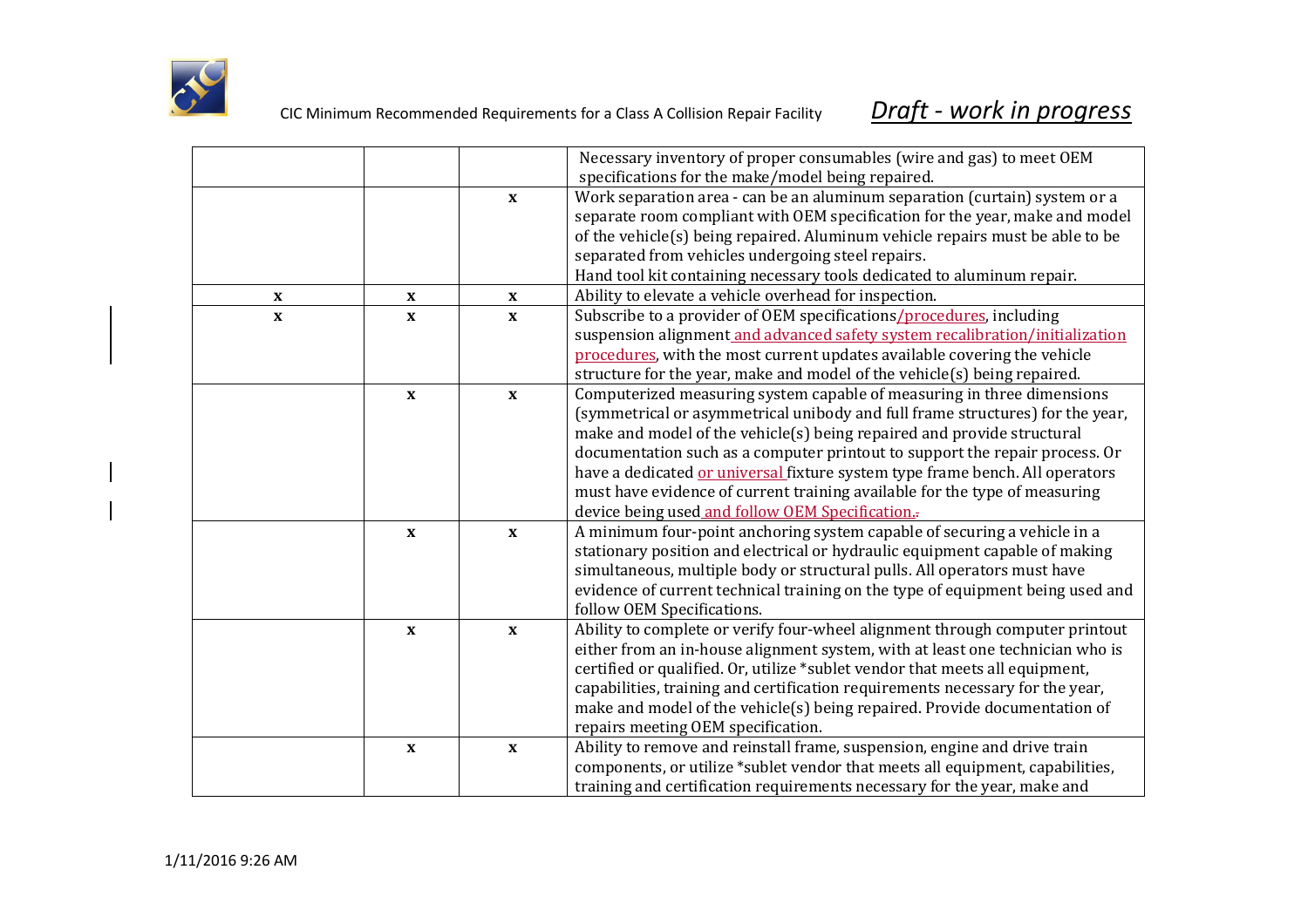

|              |              |              | model of the vehicle(s) being repaired. Provide documentation of repairs<br>meeting OEM specification. |
|--------------|--------------|--------------|--------------------------------------------------------------------------------------------------------|
| X            | X            | X            | Pressurized spray booth equipped with a respirator system that meets current                           |
|              |              |              | federal, state and local requirements.                                                                 |
| X            | $\mathbf{x}$ | $\mathbf{x}$ | Ability to accurately reproduce OEM-type coating finishes and colors.                                  |
| X            | X            | $\mathbf{x}$ | Forced drying and curing paint application system that will produce an                                 |
|              |              |              | original equipment manufacturer-type finish.                                                           |
| $\mathbf{x}$ | X            | X            | Written limited lifetime warranty against defects in workmanship.                                      |
| $\mathbf{x}$ | X            | X            | Documented on-going system for measuring, tracking and reporting customer                              |
|              |              |              | satisfaction.                                                                                          |
| X            | $\mathbf x$  | X            | Equipment and consumables to restore corrosion protection.                                             |
| $\mathbf{x}$ | X            | $\mathbf{x}$ | Scan tool and Diagnostic capability or utilize *sublet vendor that meets all                           |
|              |              |              | equipment, capabilities, training and certification requirements necessary for                         |
|              |              |              | the year, make and model of the vehicle(s) being repaired. Provide                                     |
|              |              |              | documentation of repairs meeting OEM specification.                                                    |
|              | $\mathbf{x}$ | $\mathbf{x}$ | Rivet gun(s) capable of self-piercing, blind and solid rivet installation.                             |
|              |              |              | *Note: Sublet to 3 <sup>rd</sup> party - Vendor must meet all equipment, capabilities,                 |
|              |              |              | training and certification requirements necessary to repair year, make and                             |
|              |              |              | model being repaired and provide documentation of repairs meeting OEM                                  |
|              |              |              | specification.                                                                                         |

## **Training and Certification**

| <b>Non</b><br>Structural-<br>Cosmetic | <b>Structural</b> | <b>Structural</b><br><b>Advanced</b><br><b>Materials</b><br>and<br><b>Techniques</b> | <b>Requirements</b>                                                                                                                                                                          |
|---------------------------------------|-------------------|--------------------------------------------------------------------------------------|----------------------------------------------------------------------------------------------------------------------------------------------------------------------------------------------|
| X                                     | X                 | X                                                                                    | Office and management personnel have evidence of current and ongoing training<br>relevant to the job functions being performed and have transcripts or certificates as<br>proof of training. |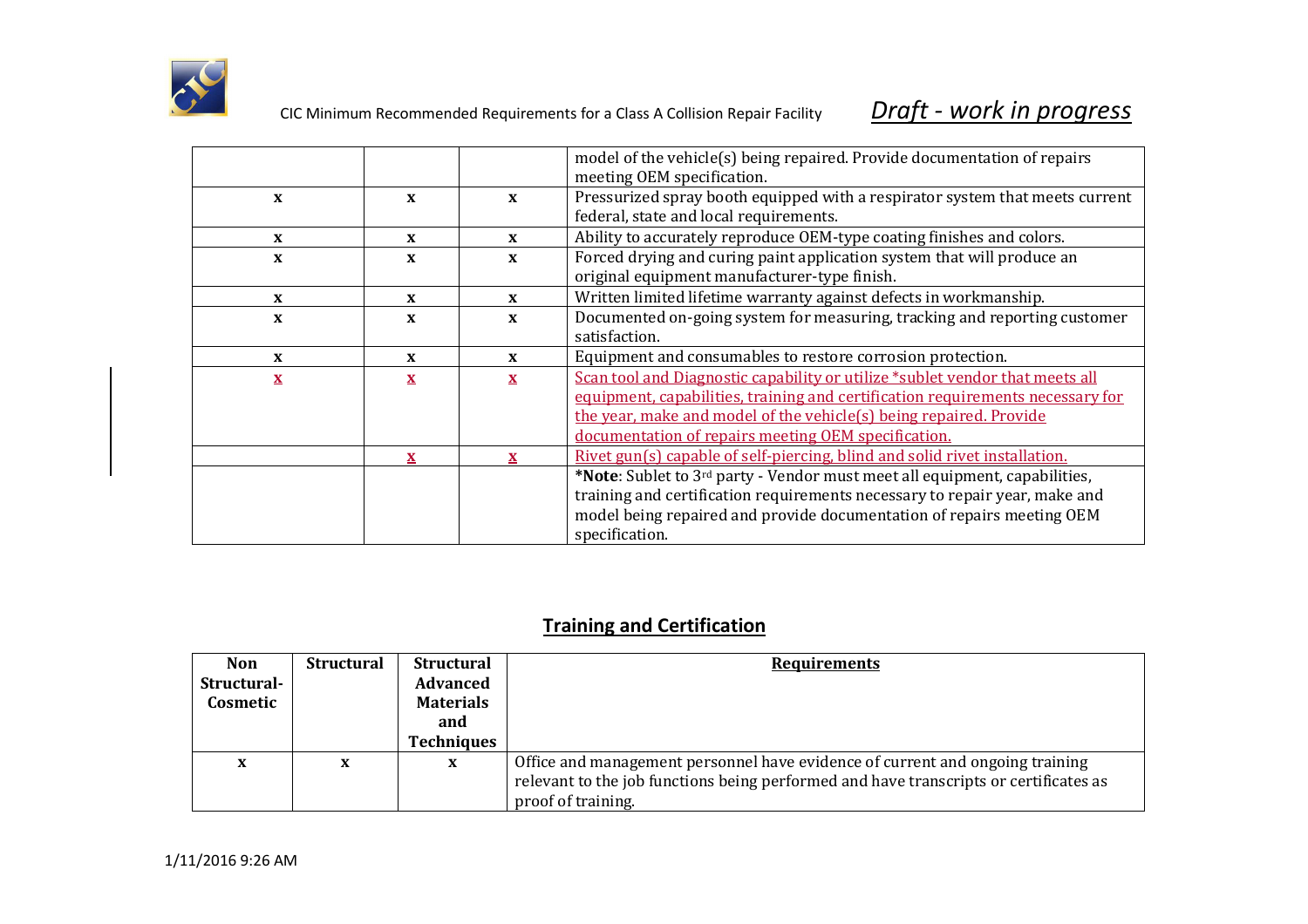

| X | X            | $\mathbf{x}$ | Every refinish technician responsible for application of the final product must be                                                                                                                                    |
|---|--------------|--------------|-----------------------------------------------------------------------------------------------------------------------------------------------------------------------------------------------------------------------|
|   |              |              | certified by the manufacturer of the refinish product being used and use the complete                                                                                                                                 |
|   |              |              | system as prescribed by the paint manufacturer.                                                                                                                                                                       |
|   | $\mathbf{x}$ | $\mathbf{x}$ | Any individual that is diagnosing and/or repairing airbags and/or any restraint system<br>components must be properly trained and adhere to the OEM procedures using the                                              |
|   |              |              | proper tools and equipment, and be able to produce documentation of all codes present<br>and cleared.                                                                                                                 |
| X | X            | $\mathbf{x}$ | Must access and adhere to OEM body, refinish, mechanical and structural repair<br>procedures, recommendations and/or requirements and document compliance with<br>the procedures.                                     |
|   | $\mathbf{x}$ | X            | Must have the ability to perform weld bonding/rivet bonding as specified by the OEM.                                                                                                                                  |
| X | $\mathbf{x}$ | $\mathbf{x}$ | Must achieve ongoing technical training benchmarks, such as I-CAR Gold Class and/or<br>OEM certification or recognition, or equivalent, and maintain current technical<br>certifications, such as ASE Blue Seal, etc. |
|   | $\mathbf{x}$ | $\mathbf{x}$ | All technicians that perform welding procedures on vehicles must have current welding<br>qualification(s) and/or certification(s) for the type of welding that is required/must be<br>performed.                      |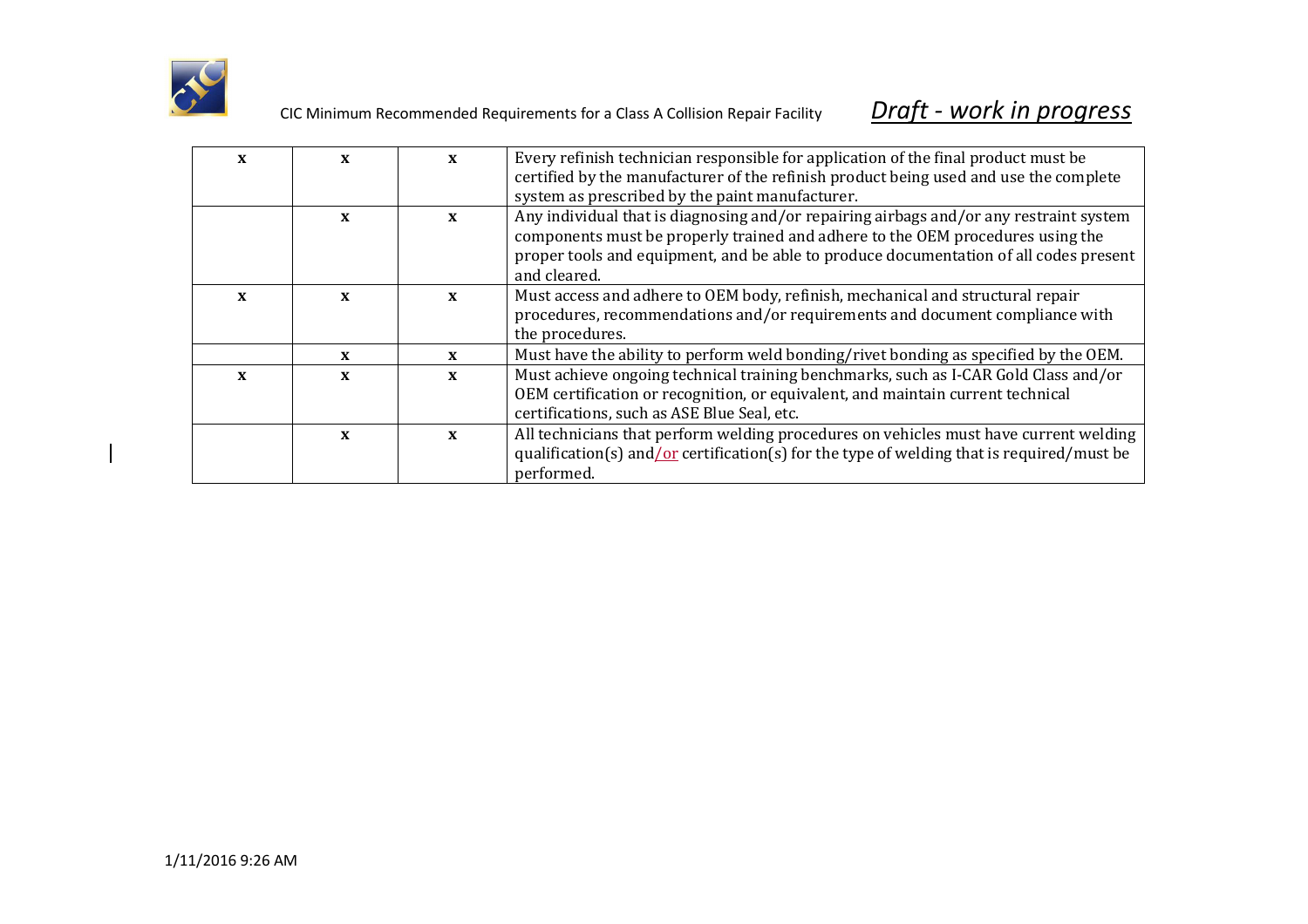

## **Compliance and Sustainability**

|  | All Class A Collision Repair Facilities must meet and comply with Federal, State and    |
|--|-----------------------------------------------------------------------------------------|
|  | Local regulations for operating a collision repair business. The Class A Compliance and |
|  | Sustainability (Link) is a resource that can assist relative to compliance.             |